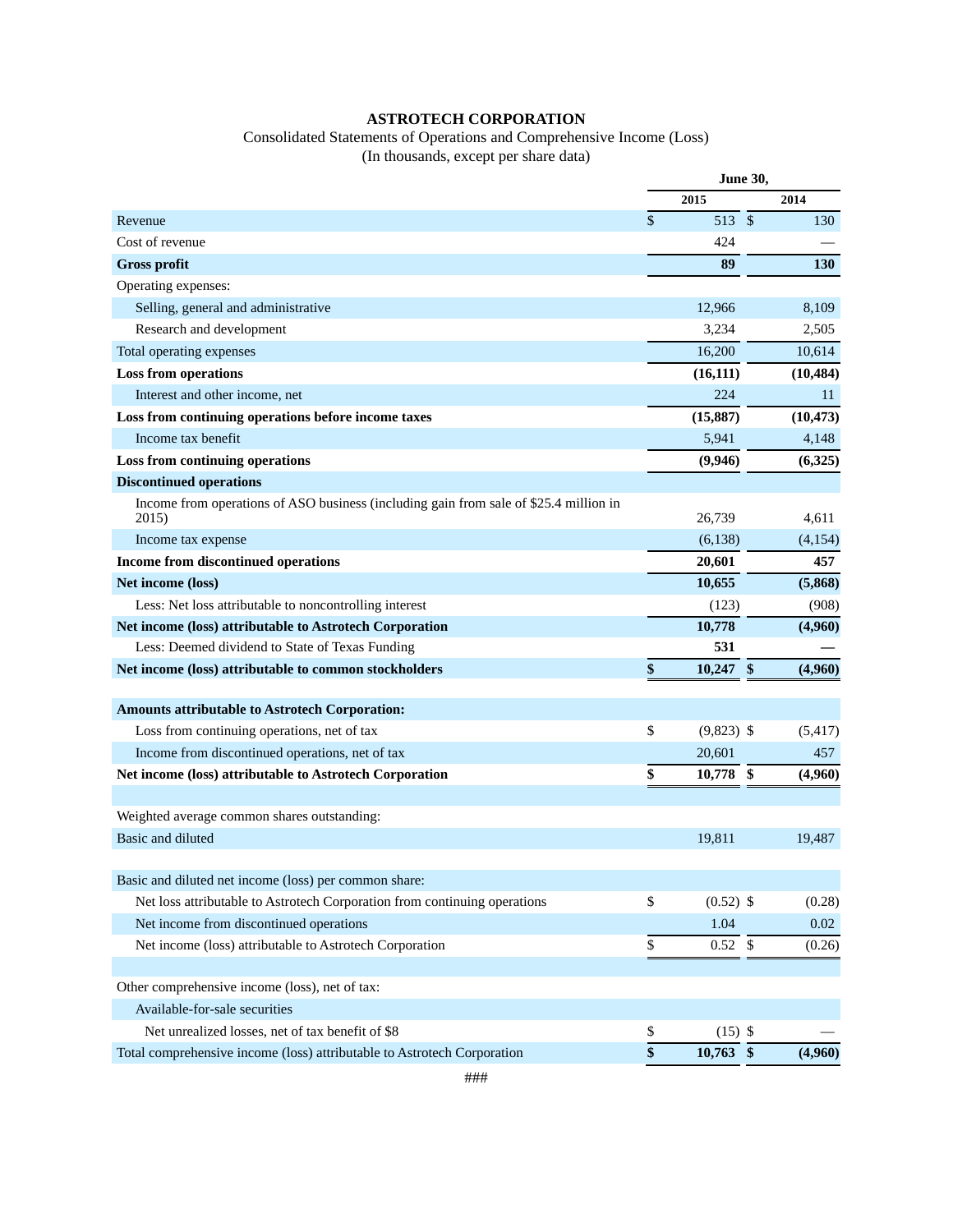## **ASTROTECH CORPORATION**

### Consolidated Balance Sheets (In thousands, except share data)

|                                                                                                                                                                                                                                                           | <b>June 30,</b>  |    |            |
|-----------------------------------------------------------------------------------------------------------------------------------------------------------------------------------------------------------------------------------------------------------|------------------|----|------------|
|                                                                                                                                                                                                                                                           | 2015             |    | 2014       |
| <b>Assets</b>                                                                                                                                                                                                                                             |                  |    |            |
| Current assets                                                                                                                                                                                                                                            |                  |    |            |
| Cash and cash equivalents                                                                                                                                                                                                                                 | \$<br>$2,330$ \$ |    | 3,831      |
| Short-term investments                                                                                                                                                                                                                                    | 23,161           |    |            |
| Accounts receivable                                                                                                                                                                                                                                       | 198              |    | 59         |
| Inventory                                                                                                                                                                                                                                                 | 509              |    |            |
| Indemnity receivable                                                                                                                                                                                                                                      | 6,100            |    |            |
| Prepaid expenses and other current assets                                                                                                                                                                                                                 | 296              |    | 389        |
| Discontinued operations – current assets                                                                                                                                                                                                                  |                  |    | 1,405      |
| <b>Total current assets</b>                                                                                                                                                                                                                               | 32,594           |    | 5,684      |
| Property and equipment, net                                                                                                                                                                                                                               | 3,108            |    | 1,211      |
| Long-term investments                                                                                                                                                                                                                                     | 8,516            |    |            |
| Discontinued operations – net of current assets                                                                                                                                                                                                           |                  |    | 33,887     |
| <b>Total assets</b>                                                                                                                                                                                                                                       | \$<br>44,218 \$  |    | 40,782     |
|                                                                                                                                                                                                                                                           |                  |    |            |
| <b>Liabilities and Stockholders' Equity</b>                                                                                                                                                                                                               |                  |    |            |
| Current liabilities                                                                                                                                                                                                                                       |                  |    |            |
| Accounts payable                                                                                                                                                                                                                                          | \$<br>398        | \$ | 996        |
| Accrued liabilities and other                                                                                                                                                                                                                             | 1,801            |    | 1,753      |
| Income tax payable                                                                                                                                                                                                                                        | 190              |    |            |
| Discontinued operations - current liabilities                                                                                                                                                                                                             |                  |    | 7,344      |
| <b>Total current liabilities</b>                                                                                                                                                                                                                          | 2,389            |    | 10,093     |
| Other liabilities                                                                                                                                                                                                                                         | 101              |    | 152        |
| Discontinued operations - net of current liabilities                                                                                                                                                                                                      |                  |    | 237        |
| <b>Total liabilities</b>                                                                                                                                                                                                                                  | 2,490            |    | 10,482     |
|                                                                                                                                                                                                                                                           |                  |    |            |
| <b>Commitments and contingencies</b>                                                                                                                                                                                                                      |                  |    |            |
|                                                                                                                                                                                                                                                           |                  |    |            |
| <b>Stockholders' equity</b>                                                                                                                                                                                                                               |                  |    |            |
| Preferred stock, no par value, convertible, 2,500,000 authorized shares, no issued and<br>outstanding shares at June 30, 2015 and June 30, 2014                                                                                                           |                  |    |            |
| Common stock, no par value, 75,000,000 shares authorized; 21,864,548 and 19,856,454<br>shares issued at June 30, 2015 and June 30, 2014, respectively; $20,743,973$ and<br>19,544,794 shares outstanding at June 30, 2015 and June 30, 2014, respectively | 189,007          |    | 183,866    |
| Treasury stock, 1,120,575 and 311,660 shares at cost at June 30, 2015 and June 30, 2014,<br>respectively                                                                                                                                                  | (2,672)          |    | (237)      |
| Additional paid-in capital                                                                                                                                                                                                                                | 1,139            |    | 1,671      |
| Accumulated deficit                                                                                                                                                                                                                                       | (146, 022)       |    | (156, 800) |
| Accumulated other comprehensive loss                                                                                                                                                                                                                      | (23)             |    |            |
| <b>Equity attributable to stockholders of Astrotech Corporation</b>                                                                                                                                                                                       | 41,429           |    | 28,500     |
| Noncontrolling interest                                                                                                                                                                                                                                   | 299              |    | 1,800      |
| Total stockholders' equity                                                                                                                                                                                                                                | 41,728           |    | 30,300     |
| Total liabilities and stockholders' equity                                                                                                                                                                                                                | \$<br>44,218 \$  |    | 40,782     |